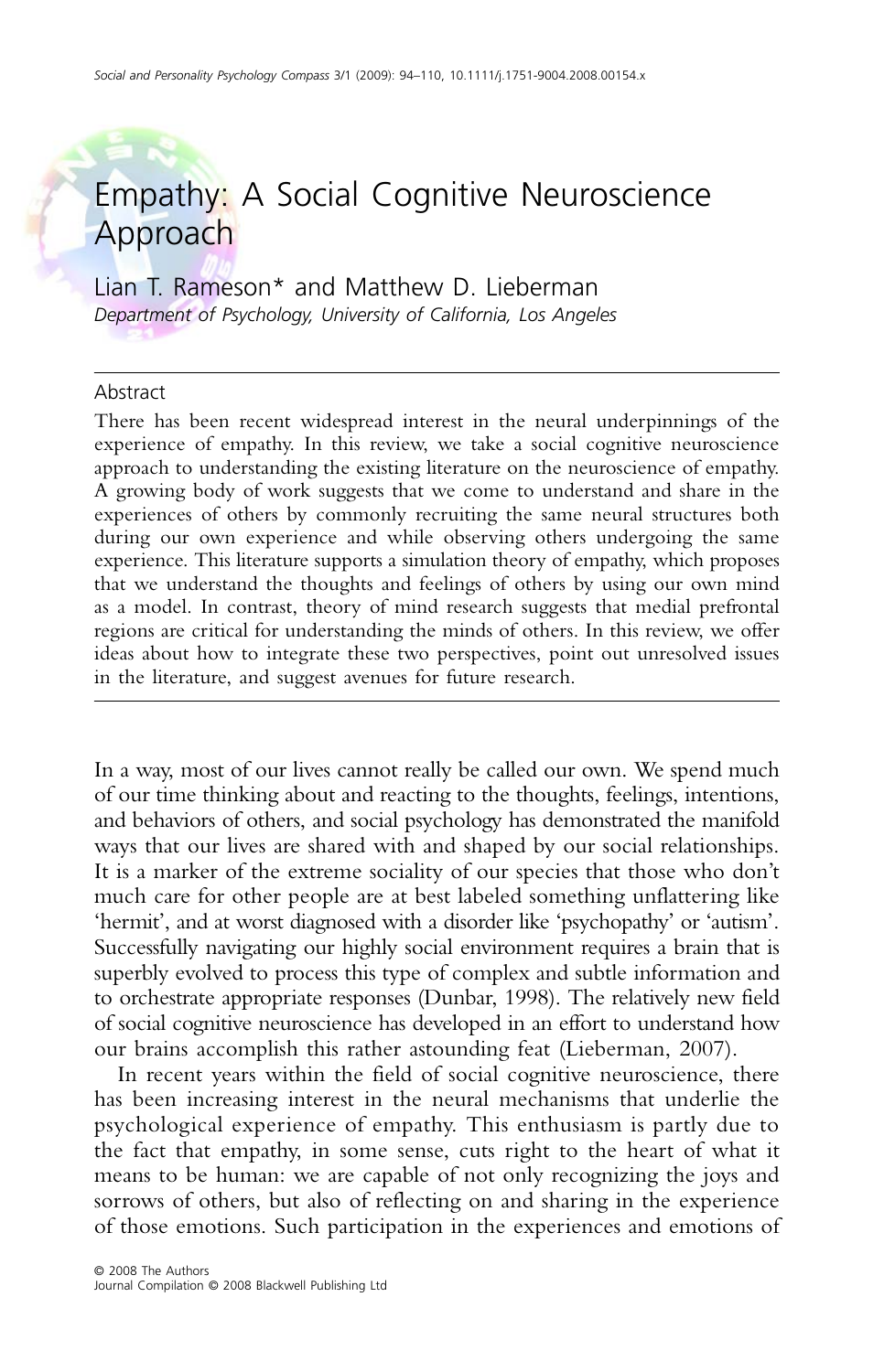others is also thought to be an important motivator of altruistic behavior (Batson, 1991). Furthermore, the construct of empathy has been the focus of considerable research interest because a lack of empathy is characteristic of many different kinds of mental disorders (Farrow & Woodruff, 2007).

In its broadest characterization, the neuroscience of empathy is concerned with how the brain represents, understands, and reacts to the internal mental states of others. However, providing a more specific, agreed-upon definition of empathy is fraught with complications. The construct itself, although thought to be critical to social functioning, has eluded consensus regarding its key features. Some views emphasize the affective component of empathy, or the matching of affective experience between a participant and a target individual. Other researchers have focused more on the cognitive component of empathy, which is concerned with the ability to take the perspective of others. This has been called 'everyday mindreading', and it tends to focus primarily upon the accuracy of empathic inferences (Ickes, 2003). Other researchers have suggested that empathy can most properly be thought of in terms of a dual-process model that incorporates both of these elements. In this view, empathy consists of both automatic affective experience and controlled cognitive processing, which are distinct but interrelated processes that may be instantiated differently in the brain (Decety & Jackson, 2004; Keysers & Gazzola, 2007; Shamay-Tsoory et al., 2005a; Singer, 2006).

Research in social cognitive neuroscience about how we understand the minds of others has been guided by two dominant theoretical views that are sometimes seen as being at odds with each other. Simulation theory proposes that we understand the minds of others by using our own mind as a model. By putting ourselves in the 'mental shoes' of another and simulating his or her experience in our own mind, we can intuitively understand what that experience might be like (Gordon, 1986). The discovery of mirror neurons and other 'shared circuits' that are commonly activated by one's own and another's actions have been viewed as neural evidence in support of simulation theory (Gallese & Goldman, 1998). In contrast, theory-theory suggests that we understand others through mentalizing, a more cognitive form of mindreading which tends to activate temporal and medial prefrontal structures (Gallagher & Frith, 2003; Gopnik, 1993). Our purpose here is not to provide a precise definition of the construct of empathy or endorse a particular theory of empathy, but rather to give a sense of the complexity inherent to defining and understanding the phenomenon. In this review, we will examine how these perspectives have shaped the neuroscientific investigation of empathy and discuss ideas for integrating these divergent views in future research.

# **Empathy and Mirror Neurons**

The neural mechanisms by which affective states are matched between an observer and a target individual have been a primary focus of neuroscientific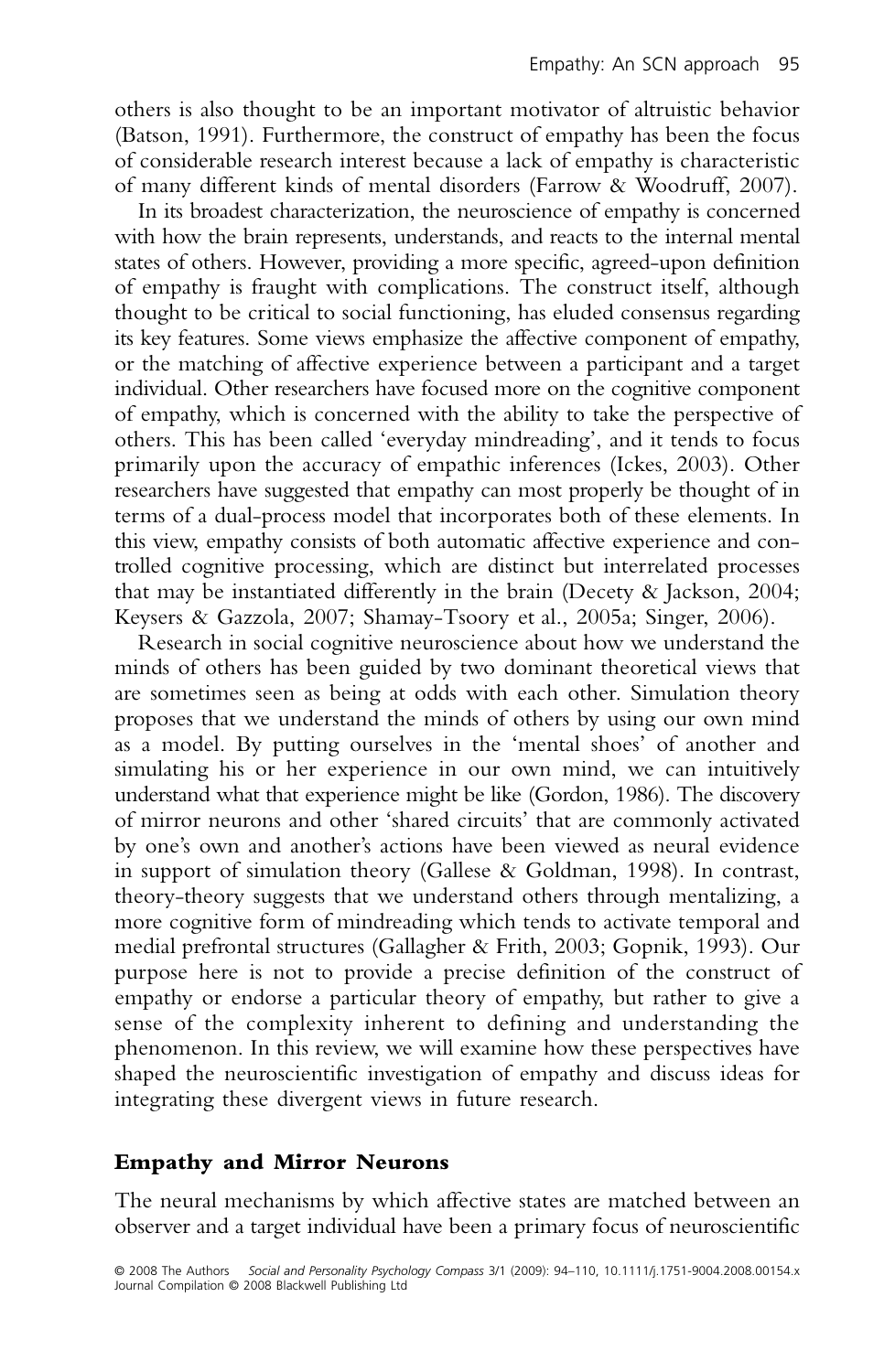research on empathy. Such research has been strongly influenced by the perception-action model of empathy (Preston & de Waal, 2002). This model is consistent with a simulation theory of empathy and posits that perception of target's state activates the observer's own representations of that state, which then triggers autonomic and somatic responses that create an embodied emotional experience within the observer that mimics the experience of the target. In this model, empathy is viewed as an automatic, non-conscious process in which one comes to feel the emotions of another via shared mental representations. This focus on the overlapping representations of the self and others draws heavily on research done on the mirror neuron system.

In the early 1990s, researchers conducting single-cell recordings in the premotor cortex of macaques discovered a class of neurons that fired during the observation and the performance of a motor action, which suggests that both share a common neural representation (di Pellegrino, Fadiga, Fogassi, Gallese, & Rizzolatti, 1992; Gallese, Fadiga, Fogassi, & Rizzolatti, 1996; Rizzolatti & Craighero, 2004). Functional neuroimaging studies in humans have since demonstrated activations in areas that belong to the mirror-neuron system, namely in inferior frontal and parietal cortices (see Figure 1; Iacoboni et al., 1999; Rizzolatti et al., 1996).

Researchers have extended these findings to suggest that the mirror neuron system may be important for the experience of empathy, as nonconscious neural mirroring may allow us to vicariously experience the emotional states of others and enable the affective sharing characteristic of empathy (Decety & Jackson, 2004; Gallese, 2003; Gallese & Goldman, 1998; Iacoboni et al., 1999). Researchers have found support for this idea by showing that imitation and observation of emotional facial expressions commonly activated mirror neuron and limbic regions, including premotor cortex, inferior frontal cortex (Brodmann's area 44), superior temporal sulcus, anterior insula, and amygdala (Carr, Iacoboni, Dubeau, Mazziotta, & Lenzi, 2003). Carr et al. suggest that the insula may act as a relay station for transmitting action information from premotor mirror areas to limbic areas, which then process emotional content (Augustine, 1996). Additional support for mirror neuron contributions to empathy comes from the study of children with autism, who fail to display normal mirror neuron activity in the inferior frontal cortex during imitation of emotional expressions (Dapretto et al., 2006).

The neural overlap between the perception and execution of motor action has inspired research into whether there are similar shared circuits involved in the observation and experience of emotion. Much of this research has been done using pain as a stimulus because of its inherently salient and aversive nature. These studies generally show overlapping activations between the experience and observation of pain in regions associated with the affective, but not sensory, components of pain (but see Avenanti, Bueti, Galati, & Aglioti, 2005). For example, receiving pain and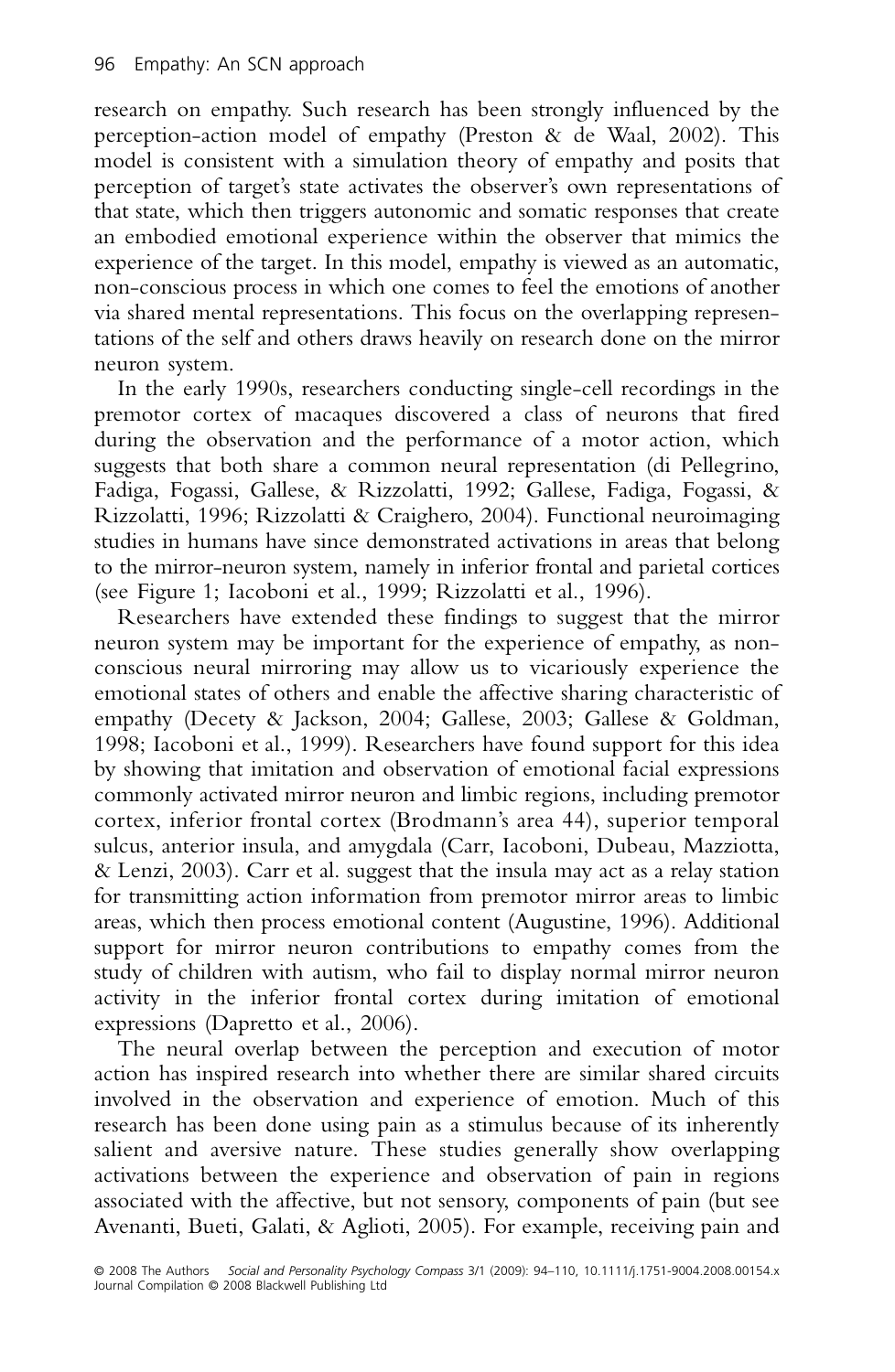

**Figure 1** Ventral premotor/inferior frontal gyrus and rostral inferior parietal lobule are critical components of the human mirror neuron system. The medial prefrontal cortex, superior temporal sulcus, and temporal pole are engaged during mentalizing tasks.

watching another in pain commonly activate anterior insula and dorsal anterior cingulate, areas known to be involved in the experience of distress due to physical pain (Morrison, Lloyd, di Pellegrino, & Roberts, 2004; Singer et al., 2004). Furthermore, greater activation in these regions during observation was associated with higher levels of trait empathy (Singer et al., 2004). Because these regions are active both for the experience and the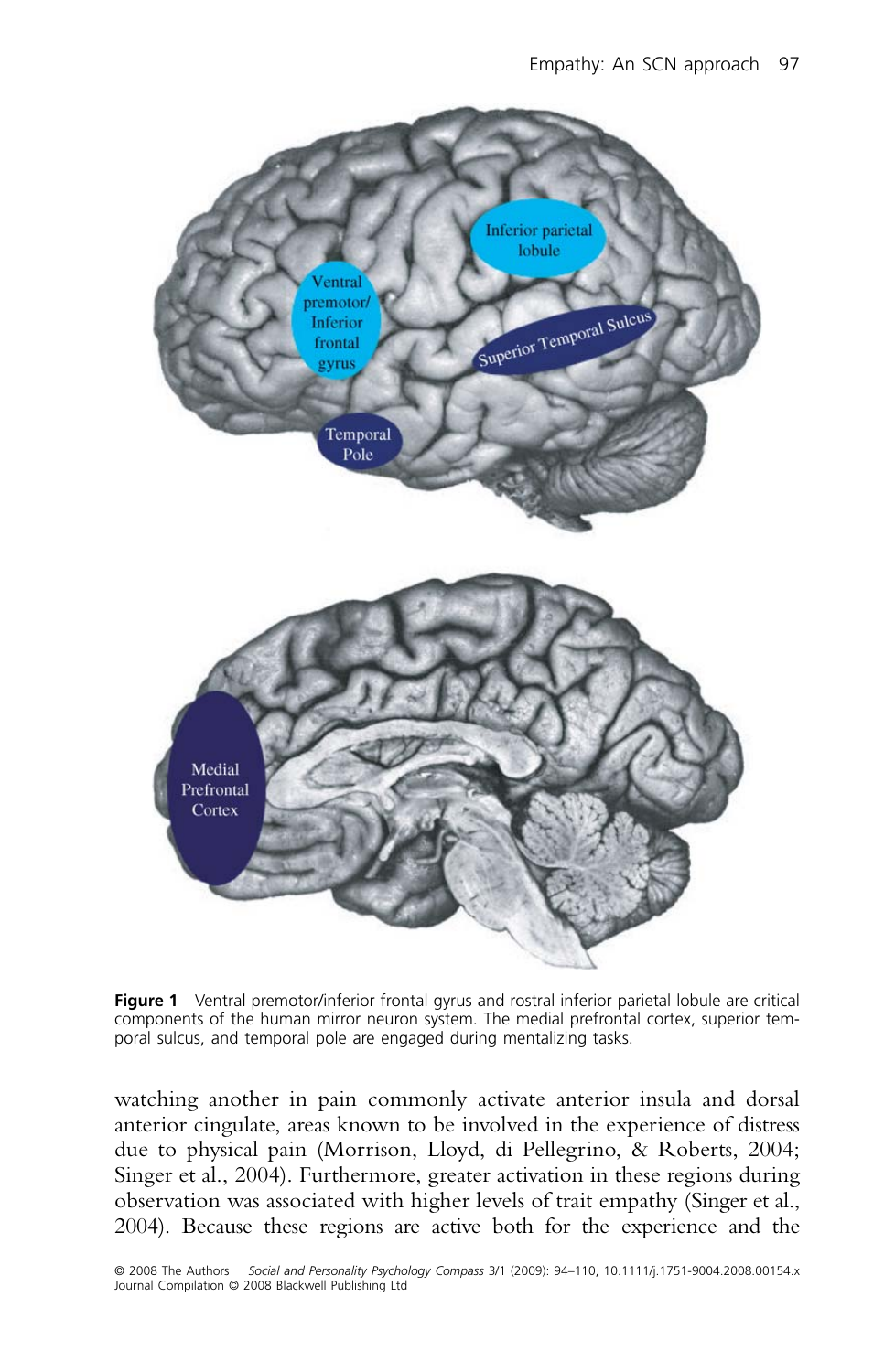observation of pain, it may suggest that these participants were activating their own representations of pain during observation in a manner consistent with simulation theory.

Other studies have generally replicated these initial findings. For example, viewing and rating pictures of feet and hands in potentially painful situations (such as a finger placed between the blades of scissors) activates dorsal anterior cingulate and anterior insula (Jackson, Meltzoff, & Decety, 2005). Furthermore, activations in the dorsal anterior cingulate correlate with ratings of how painful the stimulus appears (Jackson, Meltzoff, & Decety, 2005) as well as trait ratings of empathy (Lamm, Batson, & Decety, 2007). Similarly, watching facial expressions of pain activate anterior insula and dorsal anterior cingulate (Botvinick et al., 2005) and ratings of the intensity of the painful expression are correlated with activity in these regions (Saarela et al., 2007).

This overlap between observation and experience has been demonstrated in other domains as well. For example, smelling something disgusting and watching someone else smell something disgusting both activate the anterior insula (Wicker et al., 2003). Similarly, the secondary somatosensory cortex is activated both when one is touched and when one observes someone else being touched (Keysers et al., 2004). This study is consistent with recent evidence for the existence of 'mirror-touch' synesthesia, in which affected individuals have difficulty distinguishing between real and observed touch (Banissy & Ward, 2007). Intriguingly, these synesthetes show higher levels of empathy compared to controls. In another recent study, activation in the gustatory cortex in response to watching pleased and disgusted faces made after food consumption were correlated with trait empathy (Jabbi, Swart, & Keysers, 2007). There is also evidence for an auditory mirror neuron system, which is active both while performing an action and while listening to the sounds of a similar action (Gazzola, Aziz-Zadeh, & Keysers, 2006).

# **Empathy and the Medial Prefrontal Cortex**

The understanding that others have thoughts, beliefs, and emotions that may differ from our own is referred to as 'theory of mind' (Premack & Woodruff, 1978), and the metacognitive process of thinking about the contents of other people's minds is described as mentalizing (Frith & Frith, 1999). The understanding that others have an internal mental landscape that differs from our own is a critical step in development and usually comes on-line at around age 4 (Wimmer & Perner, 1983). This ability has often been tested by tasks in which participants must report the false belief of an individual whose factual knowledge differs from that of the participant. The successful completion of such tasks demonstrates the ability to distinguish between the contents of one's mind and the knowledge that is present in another's mind.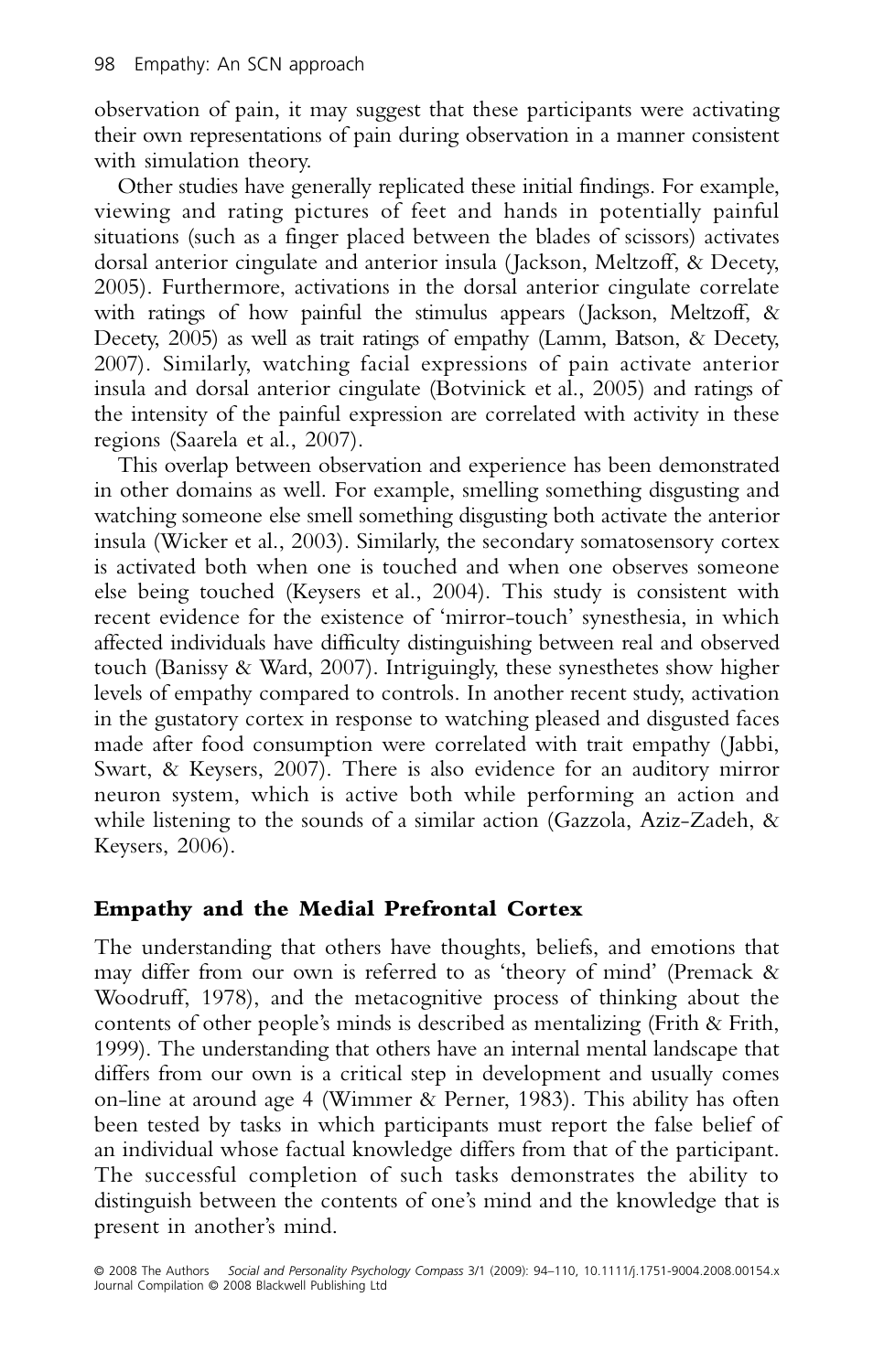Neuroimaging studies have shown that the medial prefrontal cortex/ paracingulate gyrus, superior temporal sulcus, the temporal poles, and the temporoparietal junction are all engaged for tasks that require theory of mind (see Figure 1; Amodio & Frith, 2006; Gallagher & Frith, 2003; Samson, Apperly, Chiavarino, & Humphreys, 2004). In particular, activation of the medial prefrontal cortex is extremely robust across a variety of different mentalizing tasks and it seems that this region may play a particularly important role in representing the minds of others. For example, in a study where children play 'paper, scissor, rocks', the medial prefrontal cortex is active when the participants believe they are playing against the experimenter, but not when they think they are playing against a computer (Gallagher, Jack, Roepstorff, & Frith, 2002). Similarly, medial prefrontal cortex is preferentially engaged when participants judge psychological characteristics of a target, regardless of whether the target is a person or a dog (Mitchell, Banaji, & Macrae, 2005). Furthermore, patients with lesions to the medial prefrontal cortex are impaired on false belief tasks and recognizing instances of faux pas, two very different kinds of mentalizing tasks (Gregory et al., 2002; cf. Bird, Castelli, Malik, Frith, & Husain, 2004).

While theory of mind tasks tap into propositional reasoning about the mental states of others, there has also been interest about the role of medial prefrontal cortex in understanding the emotional states of others. It has been suggested that the medial prefrontal cortex may be functionally divided such that ventral regions may be important for affective processing while more dorsal regions may be primarily involved in cognitive processes (Phillips, Drevets, Rauch, & Lane, 2003; Stuss & Levine, 2002). It is plausible that ventromedial prefrontal cortex may be important for affective aspects of empathy but may be less involved in cognitive aspects of empathy, such as reasoning about mental states (Sabbagh, 2004). Supporting this view, Hynes et al. (2006) found that compared to cognitive perspective taking, emotional perspective taking preferentially engaged ventromedial prefrontal cortex. The authors note that this finding is consistent with the lesion literature, which reports that patients with ventral prefrontal damage show impairments in emotional perspective taking. In a study of observational fear learning, the medial prefrontal cortex was selectively activated in response to the observation but not the receipt of pain, which is consistent with this region playing a role in understanding affective components of another's experience (Olsson, Nearing, & Phelps, 2007). Similarly, neuropsychological studies have shown that patients with prefrontal damage display impaired empathy, especially when damage is localized to the ventromedial area (Shamay-Tsoory, Tomer, Berger, & Aharon-Peretz, 2003). In addition, patients with ventromedial prefrontal damage have been shown to be impaired on irony and faux pas tasks, which require affective processing, but not on false-belief tasks, which are more cognitive in nature and may depend upon more dorsal regions (Shamay-Tsoory, Tomer, Berger, Goldsher, & Aharon-Peretz, 2005b).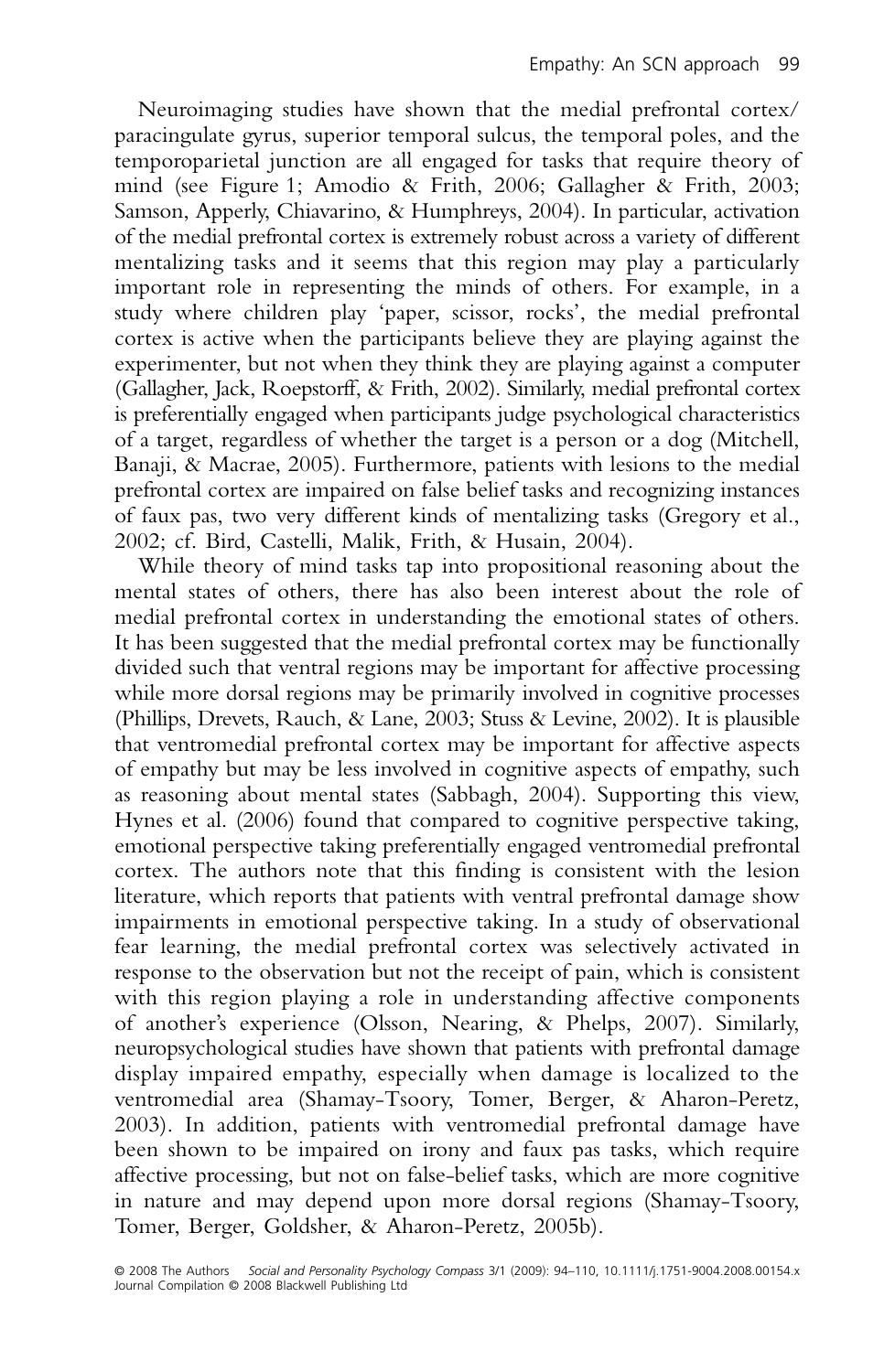### **Empirical Issues**

This fascinating and productive line of research on the social neuroscience of empathy raises a number of interesting issues. The first is one of methodology. It is somewhat surprising that none of the studies reviewed above explicitly instructed the individuals to engage (or not engage) in empathic processing. If one wishes to conclusively isolate the neural correlates of a phenomenon, it is important to know that the participants are in fact experiencing the phenomenon of interest. Therefore, studies that specifically ask participants to engage in empathic processing are needed, and a fruitful direction for future research would be to contrast neural activity in response to empathic and non-empathic instructions. If neuronal mirroring is a critical mechanism for the experience of empathy, one would expect to see such areas activate more strongly in response to empathic instructions.

Another issue concerns phenomenology. None of the studies reviewed above reported upon the emotional experience of the participants in response to the tasks. Rather, empathetic responses tend to be inferred by the presence of neural overlap between the two conditions. However, this result does not conclusively show that participants experienced empathy, or any other sort of affective response. Because the neural mechanism of empathy should correlate with its phenomenological experience, studies that correlate self-reports of empathy during the task to brain activity are needed. As of yet, brain activity has only been correlated with trait empathy. This methodology implicitly assumes trait empathy is an appropriate proxy for state empathy during the task, but this assumption remains untested.

Furthermore, it is not clear the extent to which a shared circuit model can account for displays of empathy in which the emotions of the perceiver and target are incongruent. For example, seeing a child in tears because a bully is tormenting him might stir feelings of anger in an observer (as opposed to the fear the child experiences), yet the response is surely still an empathetic one. As noted by Hoffman, empathy does not simply entail the matching of feelings, but the adoption of feelings '*that are more congruent with another's situation than with his own situation*' (2000). If perception of the target's emotion automatically triggers a similar emotion (or the precursor to this emotion) in the observer, it is unclear how these appropriate, incongruent emotional responses would come into being through utilization of neural mirror mechanisms alone.

In a similar vein, the use of congruent stimuli makes it difficult to separate out responses that are self-focused from those that are other-focused, and thus truly empathic. For example, if a participant sees a picture of a mutilated body, she may feel quite distressed by it and exhibit insula activation. If she is then told that her partner is viewing the same distressing picture, she may react in one of two ways: she might feel distressed for her partner, or she might feel distressed upon thinking about the upsetting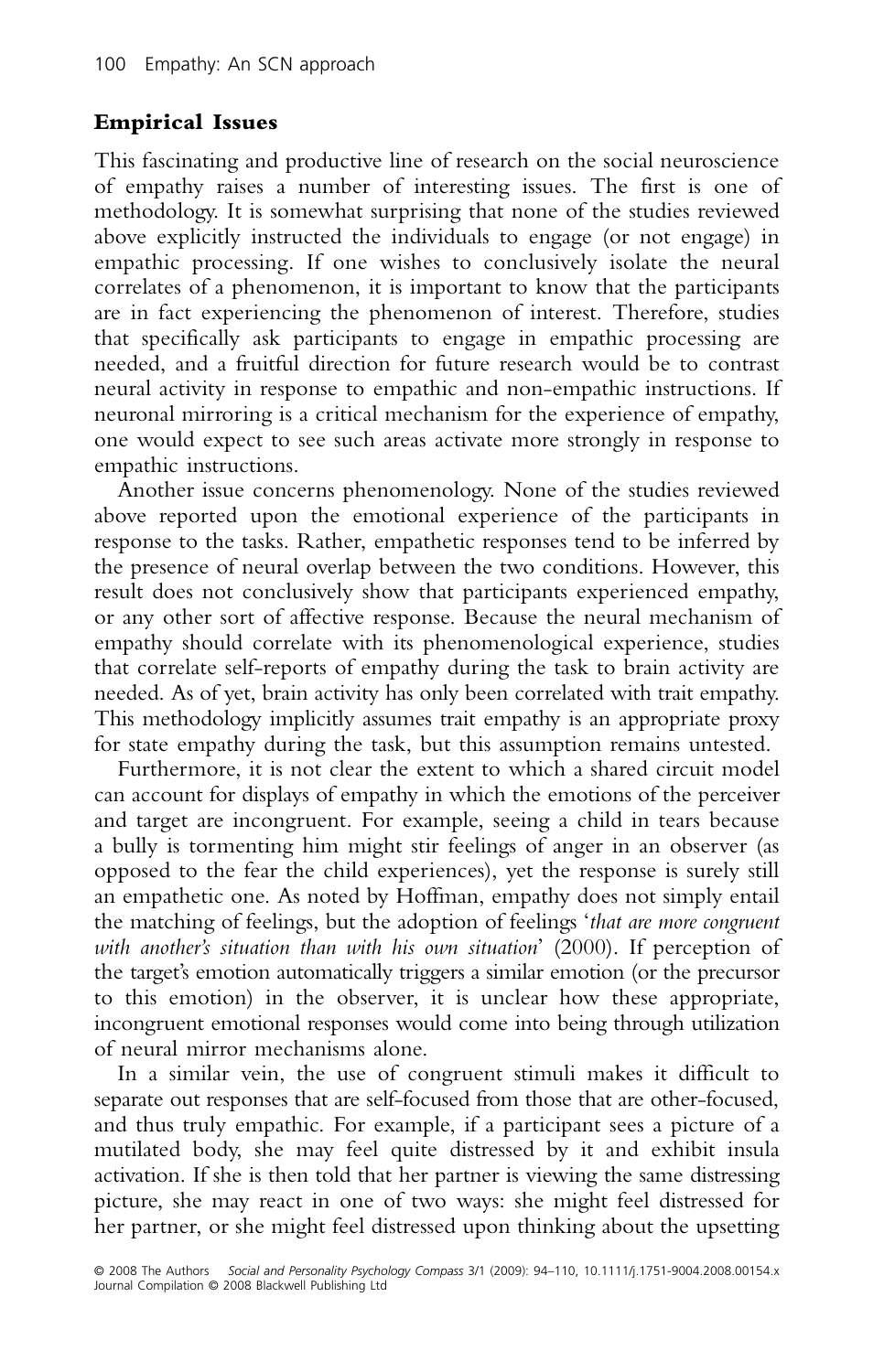picture. Only the first response is truly empathetic, but it is likely that both would commonly activate the insula. The methods that have been popularly employed in the neuroscientific study of empathy are unable to distinguish between these two quite qualitatively different responses. As Singer (2006) noted, the empathic response to watching a masochist receive pain should not be one of distress – it should be one of pleasure, because for the masochist, pain is pleasurable.

As an analogy, in research on theory of mind, it was recognized that to truly test the construct, the participant must hold a belief that differs from the belief of the target. If the target and the participant both hold the same belief, a correct response about the target's mental state may simply reflect the belief of the participant, rather than the participant's belief about the target. Utilizing this same logic, it will be important for future research on empathy to incorporate incongruent responses into experimental designs to ensure that participants are experiencing empathic, rather than self-focused, responses. The introduction of such designs will also help to disentangle responses of empathy and emotional contagion, which has not yet been attempted. It is important for future research in this area to consider that while emotional contagion and empathy may share certain features (such as affect matching in some cases), the two constructs are not synonymous.

#### **Empathic Focus and Processing Mode**

One possible way of integrating the body of work reviewed so far is to further consider the important roles empathic focus and processing mode play in the experience of empathy. One relevant aspect of this question is whether the individual is focused on the self or the other, as self-focus is likely to have very different emotional and behavioral consequences from other-focus. Furthermore, it seems important to distinguish between the object of one's focus and the processing mode one adopts. More specifically, we suggest that it is possible to adopt one of two general kinds of modes when processing information about the self or another individual, which we will term experiential or propositional. In this view, which recalls James's conception of selfhood (1890), experiential processing can be thought of as an automatic, affective, stream-of-consciousness experience that feels like unmediated reality (Lieberman, Gaunt, Gilbert, & Trope, 2002). For example, a self-focused experiential reaction to an upsetting event would be made up of the affective and cognitive reactions to the event that simply feels like one's experience of the event. In contrast, propositional processing can be thought of as a controlled cognitive process. Self-focused propositional processing of an upsetting event would be the metacognitive evaluation of one's thoughts and feelings in response to the event.

Importantly for the study of empathy, which should by definition be other-focused, this view suggests that one is capable of thinking about the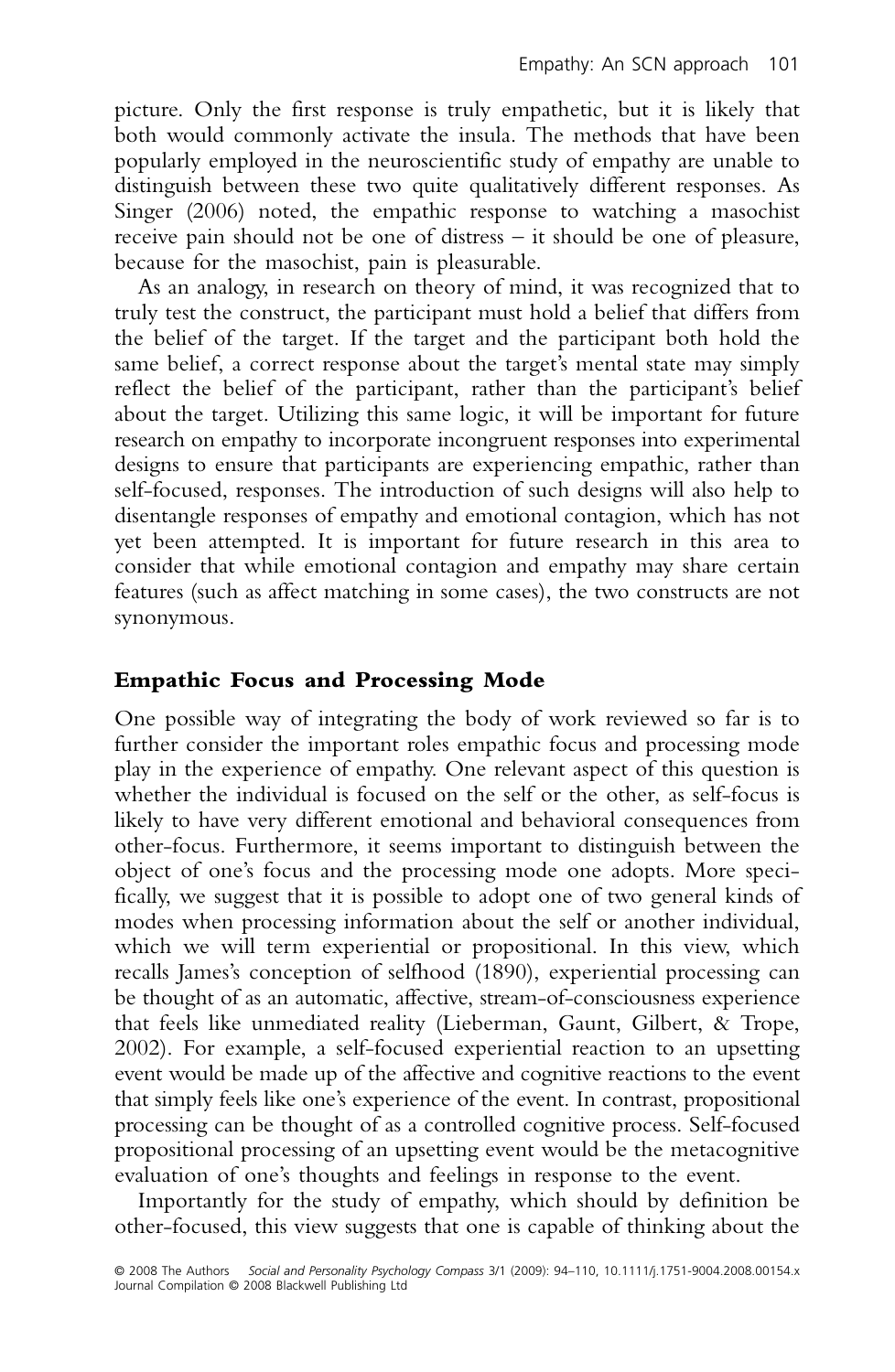|                          |                    | <b>Experiential</b>                                   | <b>Propositional</b>                                 |
|--------------------------|--------------------|-------------------------------------------------------|------------------------------------------------------|
|                          | Mental Event:      | Personal distress                                     | Self-reflection                                      |
| <b>b</b> ecused<br>Self- | Behavioral result: | Avoidance?                                            | Self-understanding?                                  |
| focused<br>Other-        | Mental Event:      | <b>Empathic Concern</b>                               | <b>Empathic Accuracy</b>                             |
|                          | Behavioral result: | Altruistic behavior?<br>(depends on prior experience) | Altruistic behavior?<br>(depends on prior knowledge) |

Evnoriontiol

**Figure 2** Phenomenological experience and behavior in response to another's distress may differ depending upon processing mode and empathic focus.

experiences of other in either an experiential or propositional way. Experiential processing in this case maps very closely onto simulation theory. That is, in order to understand the experience of another, there is a way in which one can jump into that situation and experience it as though it is happening to oneself, in a very automatic way. A familiar example of this is being fully engrossed in a movie, where we can vicariously experience the mental world of the character in an other-focused manner that takes into account the target's perspective and preferences. For example, when one watches a villain brandish a firearm at Superman, one can experientially share Superman's confident, nonchalant emotional reaction. This is because of his (not our) invulnerability to bullets, but one probably does not consider this fact in a propositional manner. Thus, in this way, it is possible to maintain an other-focused orientation while employing experiential processing. In contrast, propositional processing of another's experience employs controlled reasoning about the mental states of others, which recalls theory-theories of empathy.

In this conceptualization, the object and mode of thought form a twoby-two matrix that is fully crossed (see Figure 2). The conditions under which one employs the different kinds of processing modes will likely depend upon many factors, including cognitive resources, motivation, individual differences, the nature of the relationship between target and actor, and the medium of presentation (e.g., movies are probably easier to process in an experiential manner than a news report, as is reading a novel in the first-person compared to the third). It seems likely that each quadrant represents a unique psychological experience that may hold implications for behavior. For example, adopting an experiential self-focused perspective about a negative event would likely result in personal distress and a desire to avoid the unpleasant stimulus. In contrast, adopting an experiential other-focused perspective would likely result in empathic concern, which might lead to altruistic behavior (Batson, 1991). Employing propositional, self-focused processing would likely be related to reflecting upon one's own thoughts and feelings about the experience in a metacognitive way.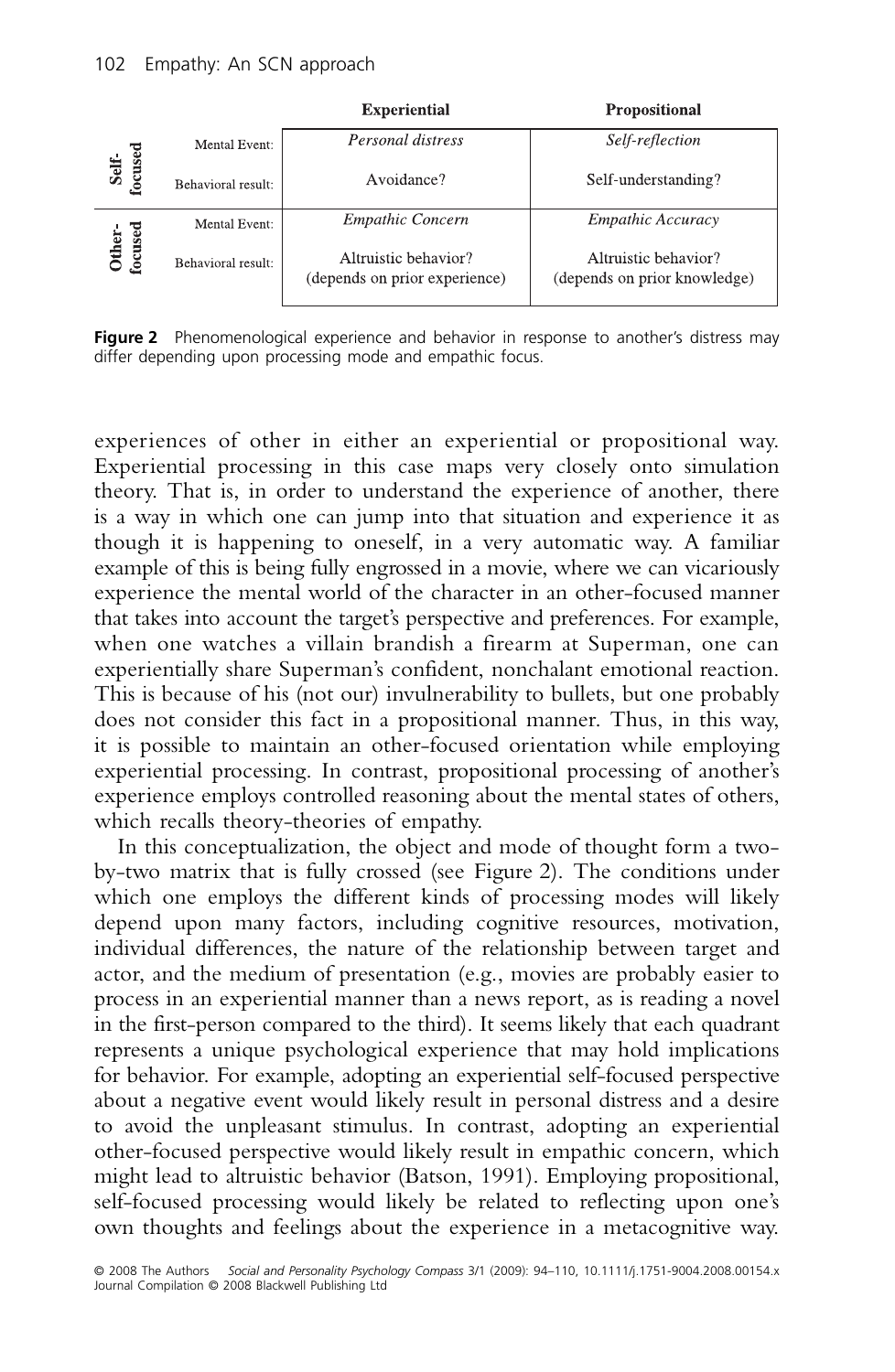Alternatively, utilizing propositional, other-focused processing would be associated with understanding the thoughts and feelings of others, which is likely to play an important role in empathic accuracy as well as altruistic behavior.

Although we argue that both empathic concern and empathic accuracy may lead to altruism, it is likely that the two experiences will give rise to qualitative differences in motivation and the types of resultant behaviors. For example, altruism resulting from empathic concern (engendered by other-focused experiential processing) is likely to be based on an affective reaction to the target's distress. In contrast, altruism arising from empathic accuracy (instantiated by other-focused propositional processing) may result more from social rules and knowledge. Furthermore, empathic concern and accuracy might also be distinguished by the kinds of altruistic behavior engendered. For example, empathic concern might motivate immediate physical engagement, while empathic accuracy might initiate more complex thinking about long-term solutions to problems that might not be immediately gratifying, but might produce systemic changes in the target's situation.

It is important to recognize the ways in which both of these processing modes interact and depend upon each other. For example, appropriate empathic concern may depend upon the ability to accurately ascertain an individual's mental state. In a simplistic example, if someone does not sense that another person is upset, it is impossible for him to feel sad for her. Moreover, engagement of one process could easily trigger or inhibit another. For instance, thinking in a propositional way about the circumstances of your friend's divorce could quickly evolve into an experiential response of sadness for your friend. Alternatively, a picture of a child crying could generate an affective response that could either be magnified or inhibited by further consideration of the child's situation and mental state. It is probable that we switch between these modes as we make sense of the world, and that the ability to understand the experiences of others in both ways is quite important to the experience of empathy.

Furthermore, the literature we have reviewed so far suggests both that each quadrant should have a unique neural signature as well as share some common neural circuitry. For example, medial prefrontal regions are likely to be implicated in propositional processing regardless of empathic focus. However, it is difficult to say at this point exactly what the neural signature of each quadrant may be because most studies have not explicitly isolated these elements.

Separating processes this way also suggests that behavioral responses in each quadrant may be moderated by unique variables. For instance, it seems likely that the extent to which other-focused experiential processing elicits an altruistic response depends upon the amount of personal experience that an individual has in the relevant domain. In contrast, the likelihood of altruistic behavior in response to other-focused propositional processing may relate to the prior knowledge that an individual has about the domain.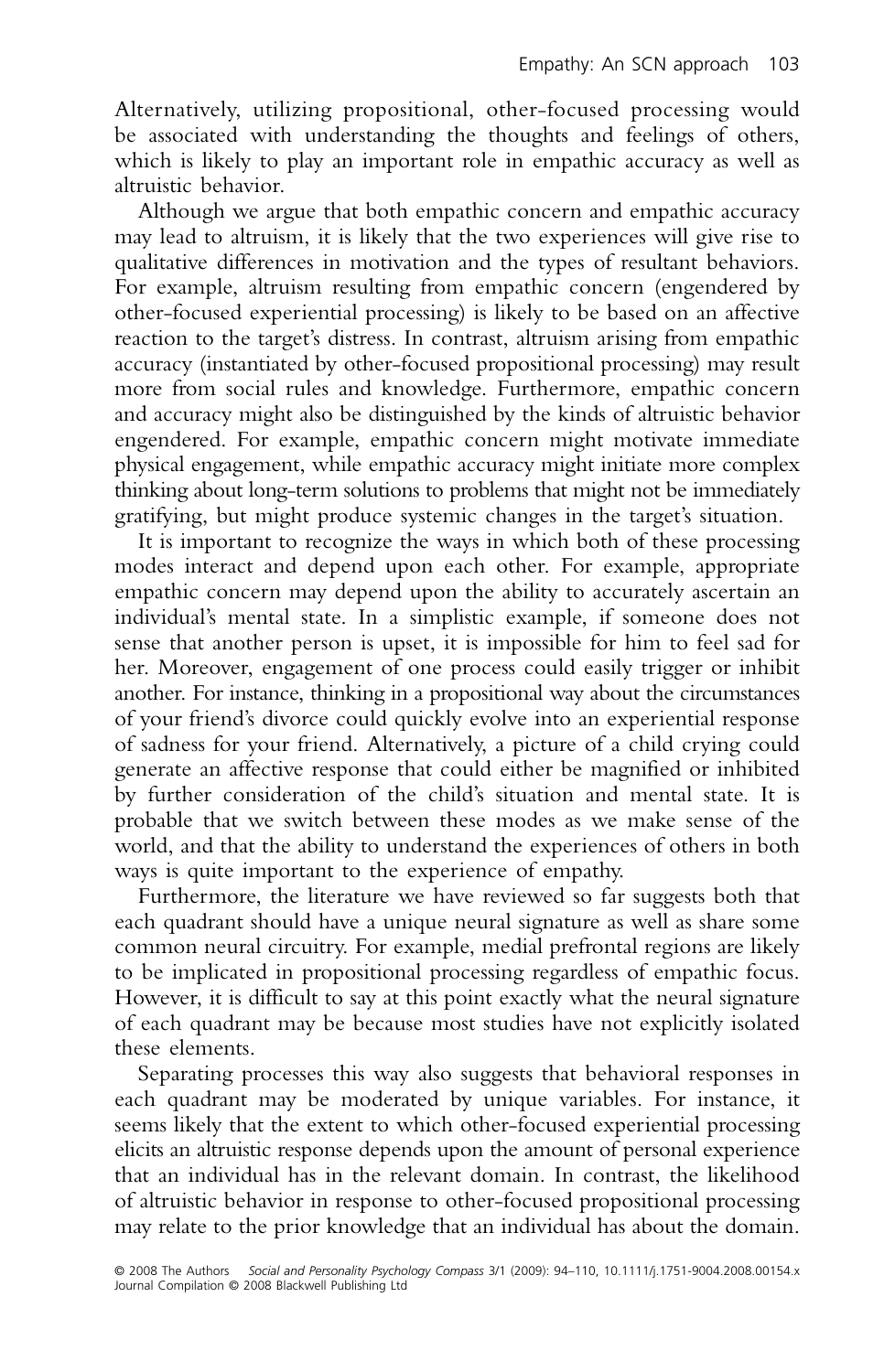One recent study examined the relationship between experience and empathy by recruiting individuals with congenital insensitivity to pain (Danziger, Prkachin, & Willer, 2006). These individuals displayed semantic knowledge about pain that was very similar to controls, although their ratings of painful stimuli were lower and more variable. Interestingly, these judgments were highly related to individual differences in trait empathy, which was not the case for controls. It would be interesting to conduct a neuroimaging study to see if dissociable neural mechanisms are activated during the viewing of painful stimuli in others in controls and pain insensitive individuals. For example, would pain insensitive individuals activate dorsal anterior cingulate and anterior insula, or would they perhaps engage medial prefrontal regions to construct a more cognitive representation of the situation of the other?

The potential interrelationship of processing mode and empathy is nicely illustrated by the study of alexithymia. Alexithymia is characterized by difficulty in recognizing and describing one's own emotional states and has also been associated with difficulties in describing the emotional experience of others in hypothetical situations (Bydlowski et al., 2005). In a recent functional magnetic resonance imaging study, Moriguchi et al. (2006) found that alexithymics performed worse on theory of mind tasks and displayed reduced levels of empathy and higher levels of personal distress compared to controls. Furthermore, alexithymics showed lower levels of medial prefrontal activation during a theory of mind task. For all subjects, medial prefrontal cortex activity was positively correlated with mentalizing scores and negatively correlated with alexithymic symptoms. The authors interpret this finding as evidence that alexithymics have a mentalizing impairment that is associated with the inability to take the perspective of others. They further suggest that such a deficit might account for the inability of alexithymics to report upon their own feelings, as such a process might require the adoption of propositional processing towards the self.

Successfully adopting a propositional processing mode may also depend upon the inhibition of one's own experiential processing. Vogeley et al. (2001) found that a region of right inferior frontal cortex that is engaged when comparing conditions in which a participant attributes a mental state to a character in a story in which the participant is featured and one in which the participant is absent. In one recent intriguing paper, Samson and colleagues (Samson, Apperly, Kathirgamanathan, & Humphreys, 2005) extended this finding to describe an individual with a right inferior frontal gyrus lesion to see if this area is critical for the inhibition of self-perspective. Interestingly, this individual was impaired at theory of mind tasks that required the suppression of his own perspective but performed well if they did not. He also showed egocentric errors when performing social and visual perspective tasks. For example, in a visual array task, he consistently chose the array that corresponded to his own visual perspective. Interestingly, he seemed wholly unaware of his highly impaired performance and actually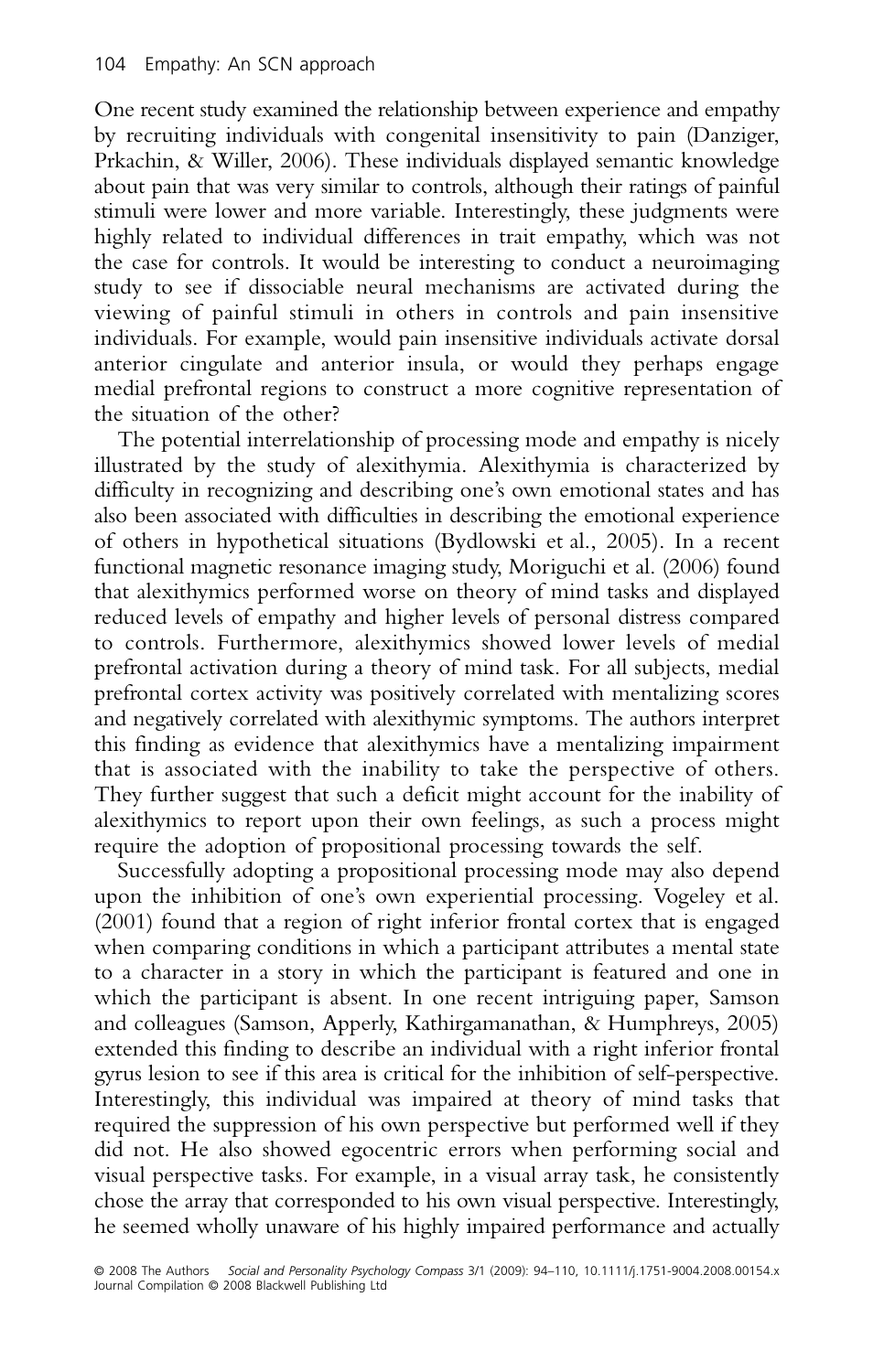requested that the task be stopped because it was too easy. Future research in this area is needed to confirm the role of this region in the inhibition of self-perspective and also show its relationship to empathy. It would also be interesting to explore whether personality traits such as narcissism might be associated with abnormal function of this region.

# **Conclusion**

The field of social cognitive neuroscience has recently turned its attention to the neural mechanisms that underpin the experience of empathy. This new area of research has already proven to be extremely fruitful in extending our understanding of how we represent the minds of others and share in their experiences.

We would like to conclude with some ideas for future research in this exciting new area. While pain has properties that make it an attractive stimulus with which to investigate empathy, it would be exciting to see future research expand methodologically to include more diverse forms of empathy. For example, there are virtually no neuroscientific studies of empathy for positive emotions, but there is no theoretical reason why sharing positive emotions is not as important to interpersonal functioning as sharing negative ones. One straightforward prediction would be to observe neural overlap between self and other for reward in the ventral striatum (Knutson & Cooper, 2005).

Additionally, because empathy is thought to be important partly due to its relationship to altruism and helping behaviors (Batson, 1991), studies of how neural processes relate to real-world behaviors would be extremely interesting. Phrased differently, to what extent can we predict everyday experiences of empathy as well as helping behaviors from the neural activation that we see in response to empathy tasks?

A productive line of research has already begun using imaging techniques to study how the neural responses of individuals who suffer from disorders such as autism differ from controls during empathic processes. Future research might use functional neuroimaging to investigate other disorders of empathy such as psychopathy. It is illuminating that psychopaths, who are by definition deficient in the experience of empathy, have been shown to exhibit normal theory of mind abilities but are impaired at recognizing emotions such as sadness and fear (Blair, Colledge, Murray, & Mitchell, 2001; Blair et al., 1996). It would be quite interesting to see, for example, whether psychopathic individuals show reduced activation of mirror neuron systems and whether such activations correlate with behavioral symptoms. This result would be convergent with findings in the autism literature, while a failure to find mirror neuron dysfunction would suggest that other neural regions are critically important in instantiating empathy.

Future studies might also investigate potential moderators of empathy and how the presence of such moderators affects neural responses. For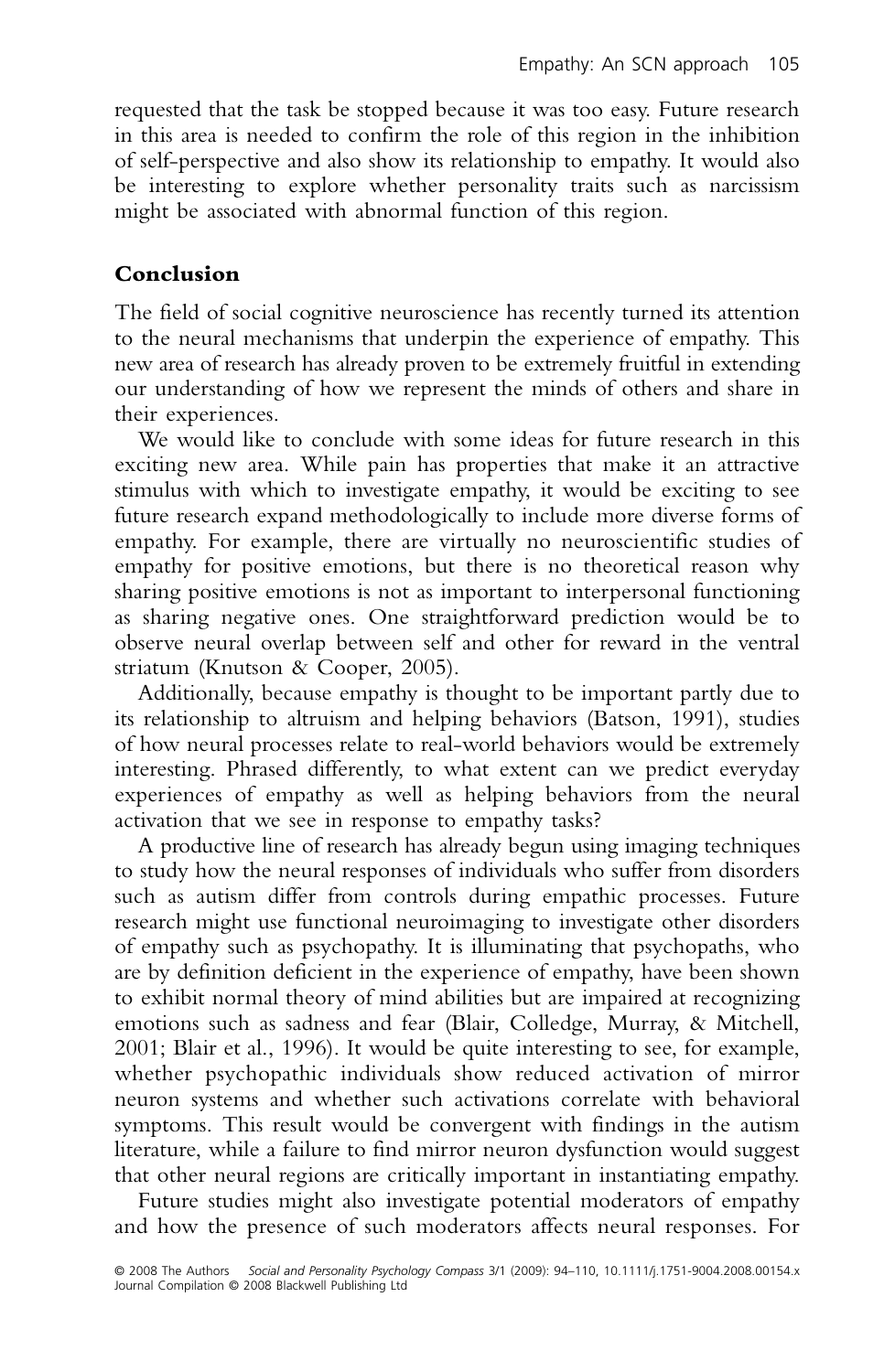example, if we are more prone to empathize with loved ones, the tendency to use strangers as targets may actually reduce our ability to detect an effect. Preston and de Waal (2002) suggest that similarity, familiarity, experience, and salience are important moderators of empathic experience, and these dimensions warrant further investigation. For example, behavioral responses akin to empathy in mice (as evidenced by social modulation of pain) only occur among mice who were familiar with each other (Langford et al., 2006). Motivation is also likely to be an important moderator of empathic responding. A suggestive recent study showed that mirror neuron activity related to grasping at food items was increased as a function of participant hunger (Cheng, Meltzoff, & Decety, 2007). More neuroscientific research that explores and is sensitive to the effects of these various moderators will greatly increase our understanding of empathy as a construct.

Furthermore, studying the moderators of empathy may give us more insight into situations in which we observe a failure of empathy. It is a sad truth about the human race that war, homelessness, violence, racism, and many other societal ills would be much less pervasive if we responded to all individuals in need with greater empathy. Therefore, research into how and why these failures occur may also be of critical importance in generating a more complete understanding of the phenomenon of interpersonal empathy.

It seems fitting to conclude by considering how this neuroscientific investigation may contribute to our social psychological understanding of empathy. Because this effort is in its infancy, it is still too soon to fully appreciate the contributions this research may make to psychological theory. Like many other psychological processes, empathy is difficult to introspect and report upon, and even gaining a sense of the component processes that make up empathic experience has proven challenging. The inability to know exactly what processes are taking place inside our minds when we experience empathy is probably one reason why there are so many different definitions of the phenomenon. However, this inherent difficulty is one reason why neuroimaging techniques have tremendous potential to help us gain a better understanding of the construct of empathy. For example, the current research suggests that both simulation theory and theory of mind play an important role in the experience of empathy. We have also reviewed evidence that these areas are subserved by different neural circuitry, which suggests that these processes may be qualitatively distinct but nonetheless interact. This literature further suggests that debates over which theory most correctly outlines how we understand the minds of others are perhaps somewhat misguided. It is probably more useful to consider the different component processes that are at work in the production of empathy, and neuroscience may help us to identify and understand these processes.

For example, as already reviewed, a very interesting question is whether personal experience in a domain is a critical moderator of the ability to empathize with another in that domain. Behavioral research is limited in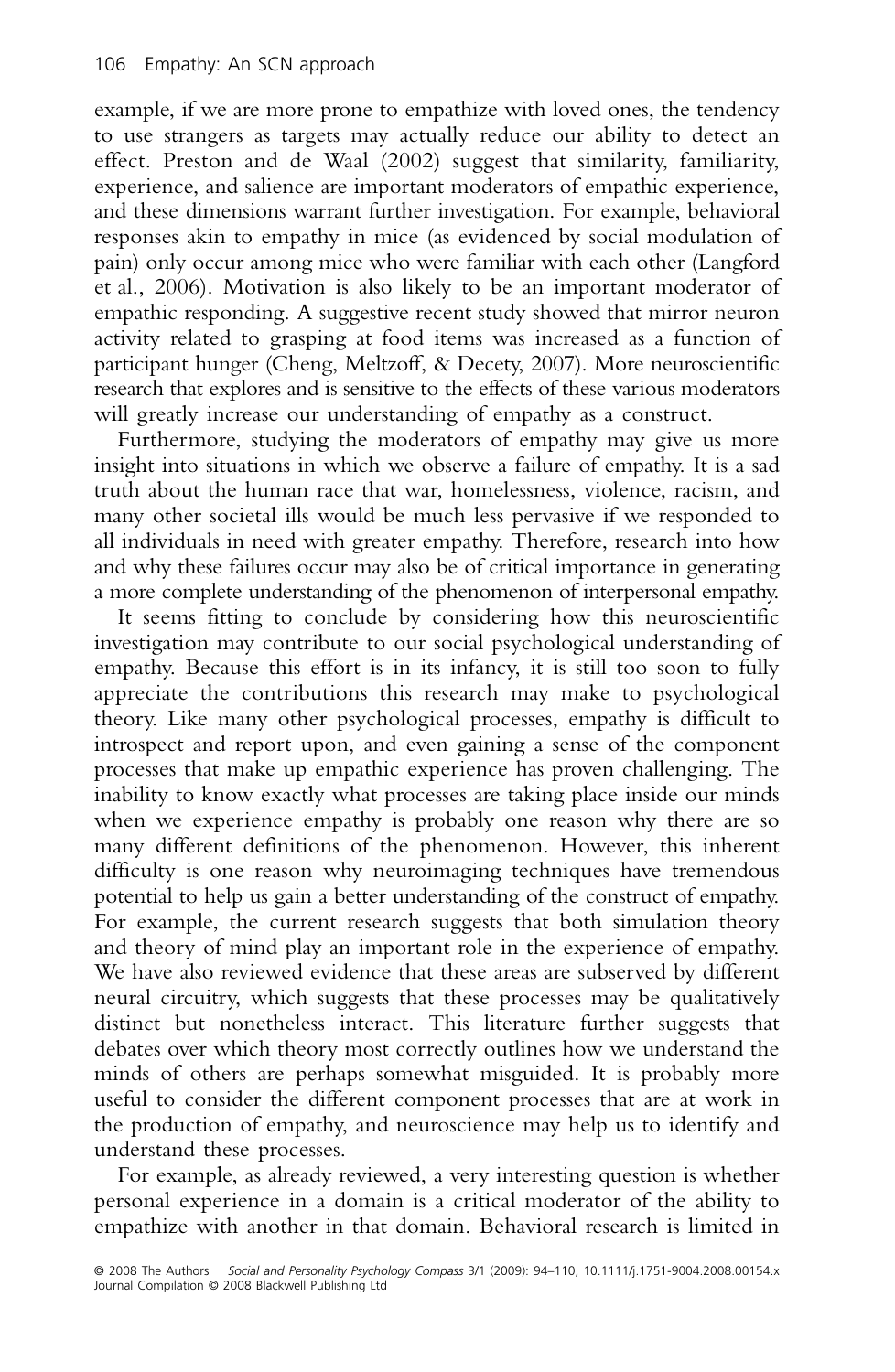its ability to address this question because it is difficult to assess the qualitative aspects of someone's empathic experience in this case. However, neuroimaging techniques might help elucidate questions like these, which are difficult to report upon through introspection. For example, if paininsensitive participants show greatly enhanced prefrontal activity compared to controls, it might suggest that these individuals are understanding the target's pain in a more cognitive, propositional way than controls, which is likely to be a qualitatively different kind of empathic experience. On the other hand, if pain-insensitive participants engage the same neural regions as controls but show lowered levels of activation, it might suggest these participants share a qualitatively similar experience of empathy but the magnitude of this experience differs quantitatively. The first result would suggest that experience may determine the kind of empathy one feels, the latter suggests that experience is a critical moderator of our ability to empathize at all. These kinds of results would shed further light upon the component processes, moderators, and consequences of empathy, which would enrich our theoretical understanding of this psychological construct.

We hope that future research in this field will continue to attempt to elucidate unanswered social psychological questions about this fascinating, complex, and important topic.

# **Short Biography**

Matthew Lieberman's primary research interests lie in the field of social cognitive neuroscience, which integrates concepts and methodologies from social psychology and cognitive neuroscience. He was recently honored with an APA early career award in recognition of his pioneering work in this field. Lieberman's previous publications include work on the neural bases of controlled and automatic processes, self-knowledge, interpersonal rejection, and cognitive dissonance. He is also the founding editor of the journal *Social Cognitive and Affective Neuroscience* (SCAN). Lieberman holds a BA in Philosophy and Psychology from Rutgers University and a PhD in Social Psychology from Harvard University. Currently, Lieberman is an Associate Professor in the Psychology Department at the University of California, Los Angeles. He is working on a book tentatively titled *Experience Shrugged: The Rise of Simulated Experience in Mental Life and the Modern World*.

Lian Rameson is currently a doctoral student and NSF fellow in the Social Psychology Department at the University of California, Los Angeles. Her interests include the neural correlates of self-knowledge and empathy. In collaboration with Matt Lieberman, she is currently conducting studies that examine the neural correlates of self-schemas and different forms of empathic processing. Rameson holds a BA in Psychology and English Literature from the University of California at Berkeley and an MA in Social Psychology from UCLA.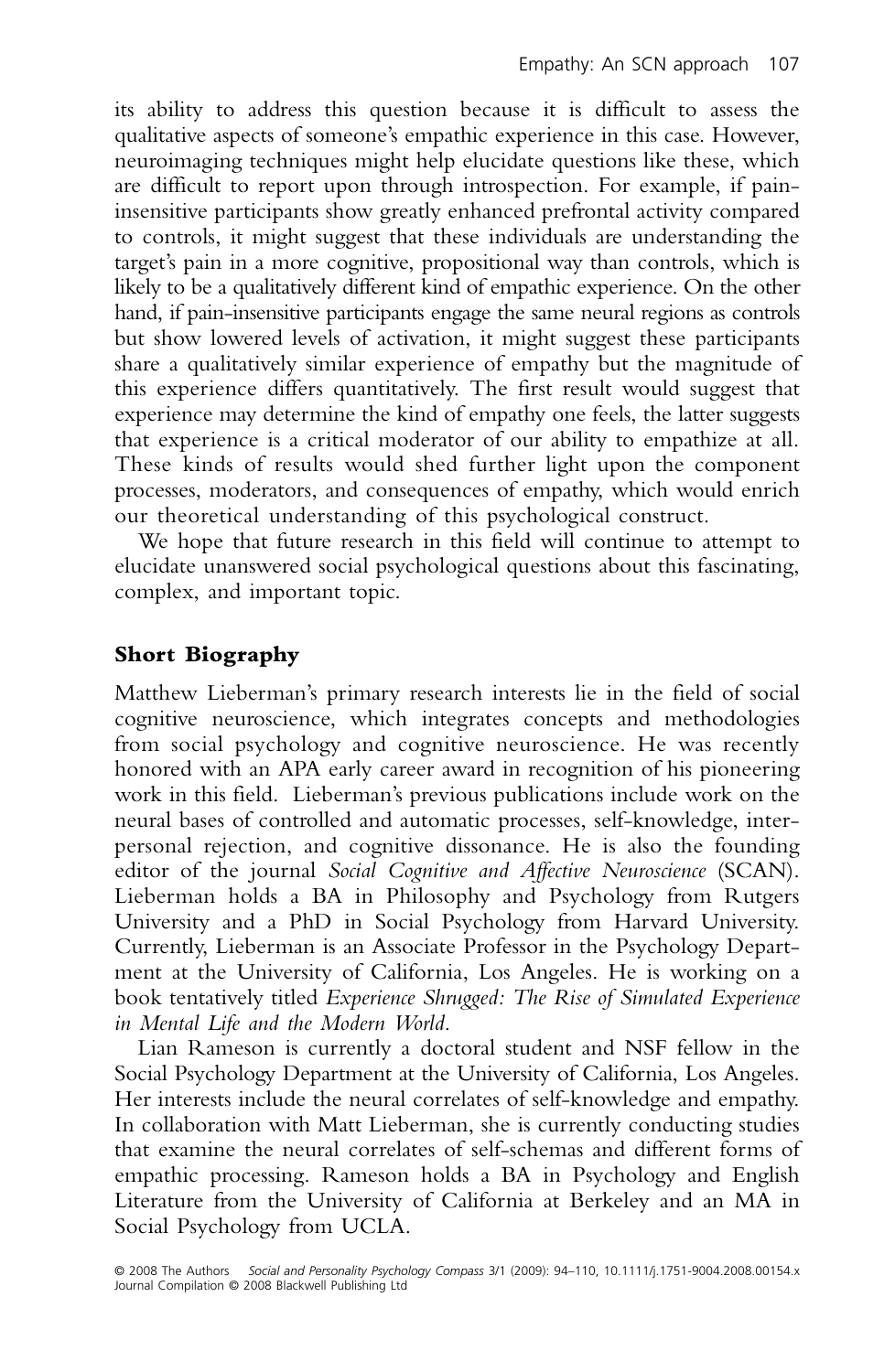#### **Endnotes**

\* Correspondence address: Department of Psychology, Franz Hall, University of California Los Angeles, Los Angeles, CA 90095-1563, USA. Email: lrameson@ucla.edu

#### **References**

- Amodio, D. M., & Frith, C. D. (2006). Meeting of minds: The medial frontal cortex and social cognition. *Nature Reviews Neuroscience*, **7** (4), 268–277.
- Augustine, J. R. (1996). Circuitry and functional aspects of the insular lobe in primates including humans. *Brain Research Reviews*, **22** (3), 229–244.
- Avenanti, A., Bueti, D., Galati, G., & Aglioti, S. M. (2005). Transcranial magnetic stimulation highlights the sensorimotor side of empathy for pain. *Nature Neuroscience*, **8** (7), 955–960.
- Banissy, M. J., & Ward, J. (2007). Mirror-touch synesthesia is linked with empathy. *Nature Neuroscience*, **10** (7), 815–816.
- Batson, C. D. (1991). *The Altruism Question: Toward a Social-psychological Answer*. Hillsdale, NJ: L. Erlbaum.
- Bird, C. M., Castelli, F., Malik, O., Frith, U., & Husain, M. (2004). The impact of extensive medial frontal lobe damage on 'Theory of Mind' and cognition. *Brain*, **127** (4), 914–928.
- Blair, J., Sellars, C., Strickland, I., Clark, F., Williams, A., Smith, M., et al. (1996). Theory of Mind in the psychopath. *Journal of Forensic Psychiatry*, **7**, 15–25.
- Blair, J., Colledge, E., Murray, L., & Mitchell, D. G. (2001). A selective impairment in the processing of sad and fearful expressions in children with psychopathic tendencies. *Journal of Abnormal Child Psychology*, **29** (6), 491–498.
- Botvinick, M., Jha, A. P., Bylsma, L. M., Fabian, S. A., Solomon, P. E., & Prkachin, K. M. (2005). Viewing facial expressions of pain engages cortical areas involved in the direct experience of pain. *NeuroImage*, **25** (1), 312–319.
- Bydlowski, S., Corcos, M., Jeammet, P., Paterniti, S., Berthoz, S., Laurier, C., et al. (2005). Emotion-processing deficits in eating disorders. *International Journal of Eating Disorders*, **37** (4), 321–329.
- Carr, L., Iacoboni, M., Dubeau, M. C., Mazziotta, J. C., & Lenzi, G. L. (2003). Empathy in humans: A relay from neural systems for imitation to limbic areas. *Proceedings of the National Academy of Sciences, USA*, **100** (9), 5497–5502.
- Cheng, Y., Meltzoff, A. N., & Decety, J. (2007). Motivation modulates the activity of the human mirror-neuron system. *Cerebral Cortex*, **17** (8), 1979–1986.
- Danziger, N., Prkachin, K. M., & Willer, J. C. (2006). Is pain the price of empathy? The perception of others' pain in patients with congenital insensitivity to pain. *Brain*, **129** (9), 2494–2507.
- Dapretto, M., Davies, M. S., Pfeifer, J. H., Scott, A. A., Sigman, M., Bookheimer, S. Y., et al. (2006). Understanding emotions in others: Mirror neuron dysfunction in children with autism spectrum disorders. *Nature Neuroscience*, **9** (1), 28–30.
- Decety, J., & Jackson, P. L. (2004). The functional architecture of human empathy. *Behavioral and Cognitive Neuroscience Reviews*, **3** (2), 71–100.
- di Pellegrino, G., Fadiga, L., Fogassi, L., Gallese, V., & Rizzolatti, G. (1992). Understanding motor events: A neurophysiological study. *Experimental Brain Research*, **91** (1), 176–180.
- Dunbar, R. (1998). The social brain hypothesis. *Evolutionary Anthropology*, **6** (5), 178–190.
- Farrow, T. F. D., & Woodruff, P. W. R. (2007). *Empathy in Mental Illness*. Cambridge, UK: Cambridge University Press.
- Frith, C. D., & Frith, U. (1999). Interacting minds a biological basis. *Science*, **286** (5445), 1692–1695.
- Gallagher, H. L., & Frith, C. D. (2003). Functional imaging of 'theory of mind'. *Trends in Cognitive Science*, **7** (2), 77–83.
- Gallagher, H. L., Jack, A. I., Roepstorff, A., & Frith, C. D. (2002). Imaging the intentional stance in a competitive game. *NeuroImage*, **16** (3), 814–821.
- Gallese, V. (2003). The roots of empathy: The shared manifold hypothesis and the neural basis of intersubjectivity. *Psychopathology*, **36** (4), 171–180.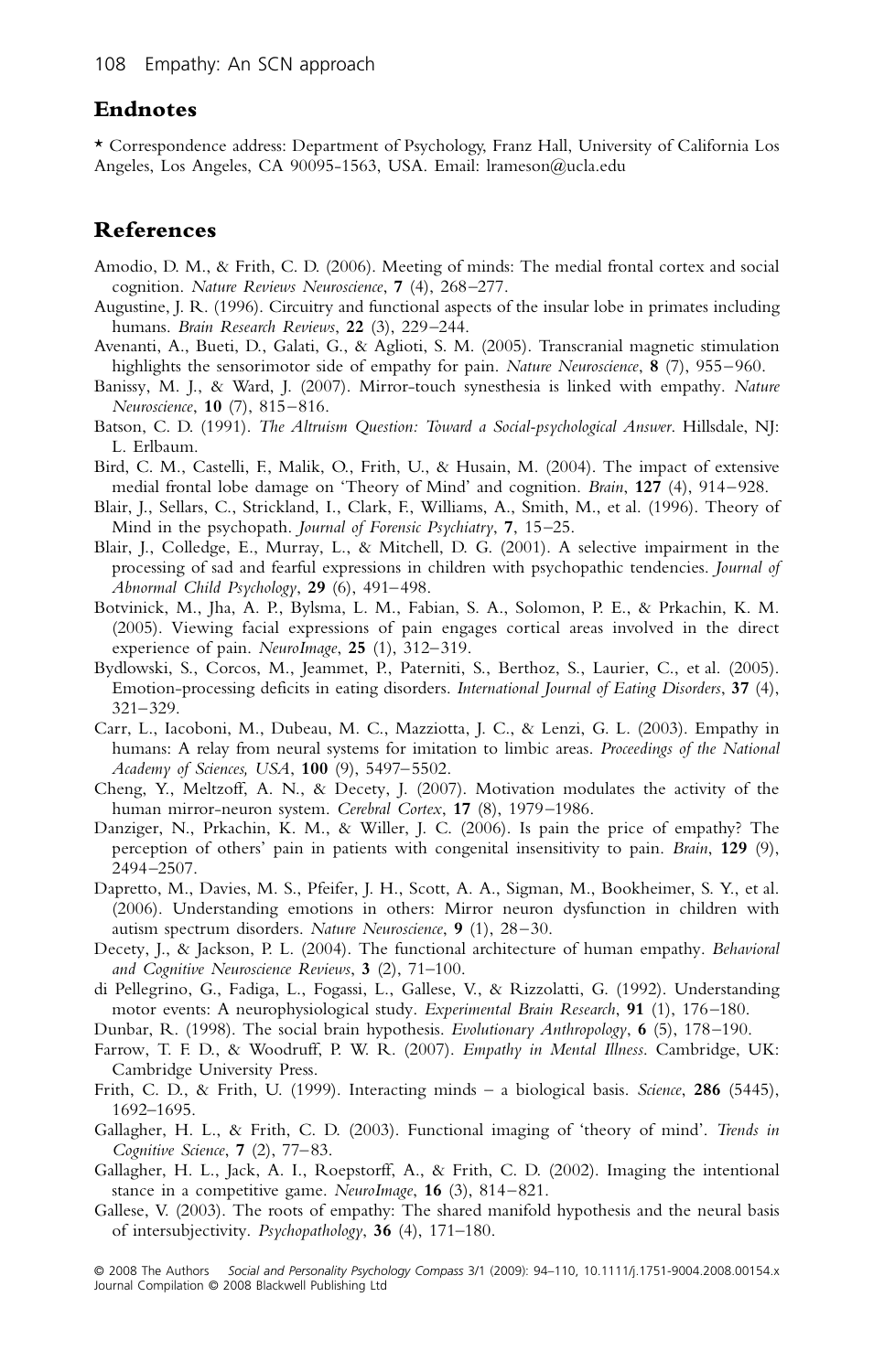- Gallese, V., & Goldman, A. (1998). Mirror neurons and the simulation theory of mind-reading. *Trends in Cognitive Science*, **2** (12), 493–501.
- Gallese, V., Fadiga, L., Fogassi, L., & Rizzolatti, G. (1996). Action recognition in the premotor cortex. *Brain*, **119** (2), 593–609.
- Gazzola, V., Aziz-Zadeh, L., & Keysers, C. (2006). Empathy and the somatotopic auditory mirror system in humans. *Current Biology*, **16** (18), 1824–1829.
- Gopnik, A. (1993). How we know our minds: The illusion of first-person knowledge of intentionality. In A. I. Goldman (Ed.), *Readings in Philosophy and Cognitive Science* (pp. 315– 346). Cambridge, MA: MIT Press.
- Gordon, R. M. (1986). Folk psychology as simulation. *Mind and Language*, **1** (2), 158–171.
- Gregory, C., Lough, S., Stone, V., Erzinclioglu, S., Martin, L., Baron-Cohen, S., et al. (2002). Theory of mind in patients with frontal variant frontotemporal dementia and Alzheimer's disease: Theoretical and practical implications. *Brain*, **125** (4), 752–764.
- Hynes, C. A., Baird, A. A., & Grafton, S. T. (2006). Differential role of the orbital frontal lobe in emotional versus cognitive perspective-taking. *Neuropsychologia*, **44** (3), 374–383.
- Iacoboni, M., Woods, R. P., Brass, M., Bekkering, H., Mazziotta, J. C., & Rizzolatti, G. (1999). Cortical mechanisms of human imitation. *Science*, **286** (5449), 2526–2528.
- Ickes, W. J. (2003). *Everyday Mind Reading: Understanding What Other People Think and Feel*. Amherst, NY: Prometheus Books.
- Jabbi, M., Swart, M., & Keysers, C. (2007). Empathy for positive and negative emotions in the gustatory cortex. *NeuroImage*, **34** (4), 1744–1753.
- Jackson, P. L., Meltzoff, A. N., & Decety, J. (2005). How do I perceive the pain of others? A window into the neural processes involved in empathy. *NeuroImage*, **24** (3), 771–779.
- James, W. (1890). *The Principles of Psychology* [microform]. New York, NY: H. Holt.
- Keysers, C., & Gazzola, V. (2007). Integrating simulation and theory of mind: From self to social cognition. *Trends in Cognitive Science*, **11** (5), 194–196.
- Keysers, C., Wicker, B., Gazzola, V., Anton, J. L., Fogassi, L., & Gallese, V. (2004). A touching sight: SII/PV activation during the observation and experience of touch. *Neuron*, **42** (2), 335–346.
- Knutson, B., & Cooper, J. C. (2005). Functional magnetic resonance imaging of reward prediction. *Current Opinion in Neurology*, **18** (4), 411–417.
- Lamm, C., Batson, C. D., & Decety, J. (2007). The neural substrate of human empathy: Effects of perspective-taking and cognitive appraisal. *Journal of Cognitive Neuroscience*, **19** (1), 42–58.
- Langford, D. J., Crager, S. E., Shehzad, Z., Smith, S. B., Sotocinal, S. G., Levenstadt, J. S., et al. (2006). Social modulation of pain as evidence for empathy in mice. *Science*, **312** (5782), 1967–1970.
- Lieberman, M. D. (2007). Social cognitive neuroscience: A review of core processes. *Annual Review of Psychology*, **58**, 259–289.
- Lieberman, M. D., Gaunt, R., Gilbert, D. T., & Trope, Y. (2002). Reflection and reflexion: A social cognitive neuroscience approach to attributional inference. *Advances in Experimental Social Psychology*, **34**, 199–249.
- Mitchell, J. P., Banaji, M. R., & Macrae, C. N. (2005). The link between social cognition and self-referential thought in the medial prefrontal cortex. *Journal of Cognitive Neuroscience*, **17** (8), 1306–1315.
- Moriguchi, Y., Ohnishi, T., Lane, R. D., Maeda, M., Mori, T., Nemoto, K., et al. (2006). Impaired self-awareness and theory of mind: An fMRI study of mentalizing in alexithymia. *NeuroImage*, **32** (3), 1472–1482.
- Morrison, I., Lloyd, D., di Pellegrino, G., & Roberts, N. (2004). Vicarious responses to pain in anterior cingulate cortex: Is empathy a multisensory issue? *Cognitive, Affective, and Behavioral Neuroscience*, **4** (2), 270–278.
- Olsson, A., Nearing, K. I., & Phelps, E. A. (2007). Learning fears by observing others: The neural systems of social fear transmission. *Social Cognitive and Affective Neuroscience*, **2**, 3–11.
- Phillips, M. L., Drevets, W. C., Rauch, S. L., & Lane, R. (2003). Neurobiology of emotion perception I: The neural basis of normal emotion perception. *Biological Psychiatry*, **54** (5), 504–514.